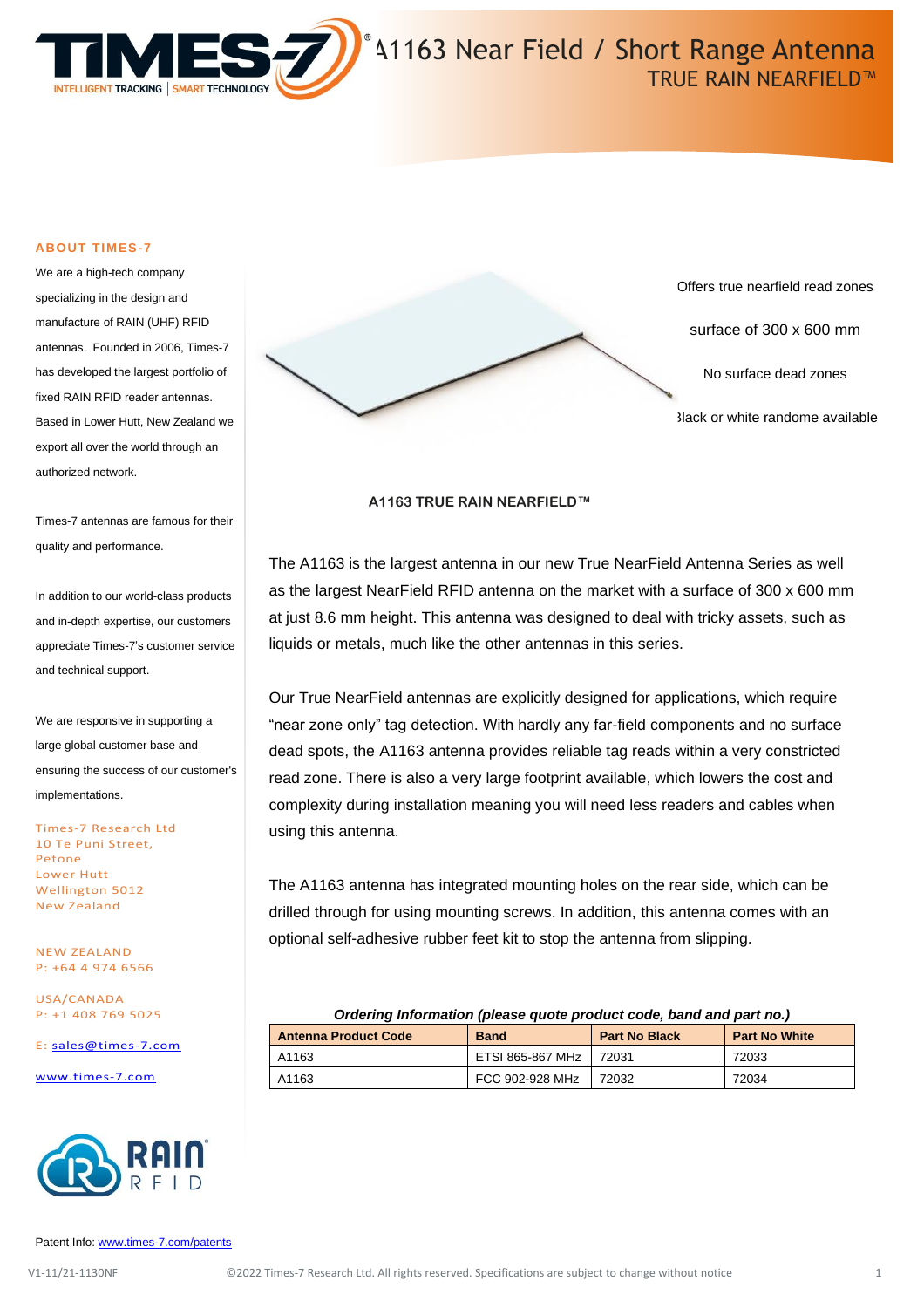

# Physical / Environmental Specifications

| Dimensions $(L \times W \times D)$       | 600 mm x 300mm x 8.6mm<br>23.62" x11.81" x 0.34"                                                                                               |  |
|------------------------------------------|------------------------------------------------------------------------------------------------------------------------------------------------|--|
| Boxed Unit Dimensions (L x W x D)        | 620 mm x 335 mm x 30 mm                                                                                                                        |  |
|                                          | 24.40" x 13.18" x 1.18"                                                                                                                        |  |
| Weight                                   | Net: 1.175kg / 2.59 lbs. Gross: 1.491 kg / 3.29 lbs.                                                                                           |  |
| Radome Material and Color                | Fire retardant ABS (available in black and white, see order information)                                                                       |  |
| <b>Environmental Rating</b>              | <b>IP54</b>                                                                                                                                    |  |
| <b>Operating and Storage Temperature</b> | 0° to +50°C / -30° to +50°C                                                                                                                    |  |
|                                          | +32° to +122°F / -22° to +122°F                                                                                                                |  |
| <b>Mounting</b>                          | Integrated mounting holes on the backside of the antenna (refer to<br>mechanical drawings) / Optional rubber feet included (20 x 20 x 1.45 mm) |  |
| Connector Type / Position                | SMA female side fly lead (482mm, 19" / RG316 cable)                                                                                            |  |

## Electrical Specifications

| <b>Frequency Range</b>        | 865-867 MHz, 902-928 MHz |
|-------------------------------|--------------------------|
| Polarization                  | Near Field               |
| <b>VSWR</b>                   | 1.95 typical             |
| Nominal Impedance             | 50 $\Omega$              |
| <b>Anti-static Protection</b> | Yes, DC Grounded         |
| <b>Antenna Detection</b>      | 10K $\Omega$ Resistance  |
| <b>Maximum Input Power</b>    | 3 W                      |

## Antenna Planes

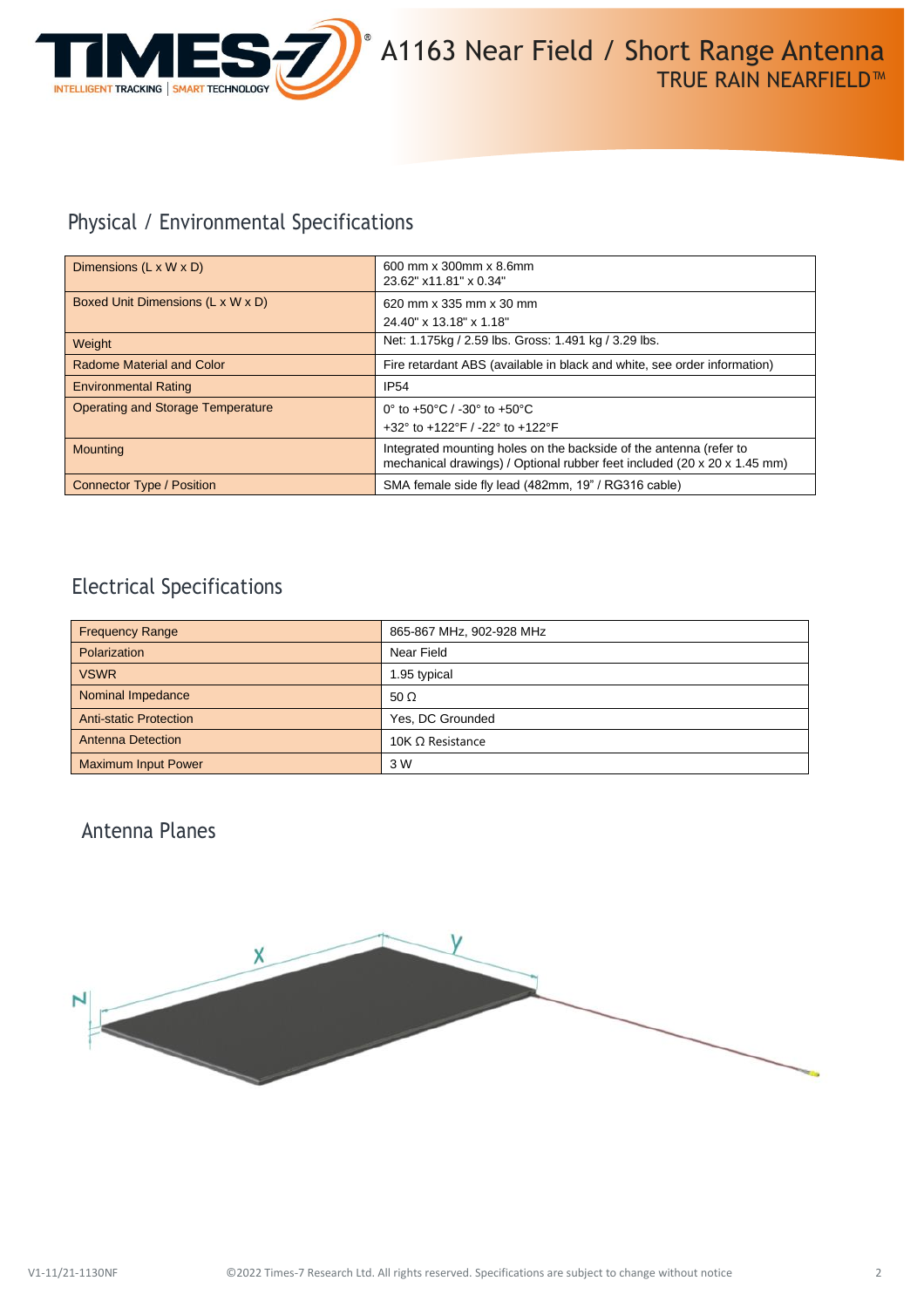

# Application examples for the **A1163 Antenna**

### POS

Using a near-field antenna for POS systems is a great way to reduce the time of identifying each item at the check-out counter. Our A1163 antenna can instantly and correctly identify all items that are placed on the antenna so long as the items are tagged appropriately. Having the items in close proximity to the near-field antenna means that any item moving past or around the antenna cannot be unintentionally read, which could result in the customer paying for items they did not want to purchase.



### Metals

Metal environments affect the performance of far-field antennas in such a way, that it lowers the gain or reflects the RF energy, resulting in an inconsistent and unpredictable read range and read losses. These issues can be avoided by using near-field antennas, due to the fact, that these antennas operate using the magnetic field on the antennas surface only.



### **Shelving**

The proximity read range of near-field antennas used in shelving applications allows for tracking items on each individual shelf avoiding stray reads in neighboring shelves or items which are passing by. This allows for a more defined and focused read area, in which you gain visibility over the items that you want to track.

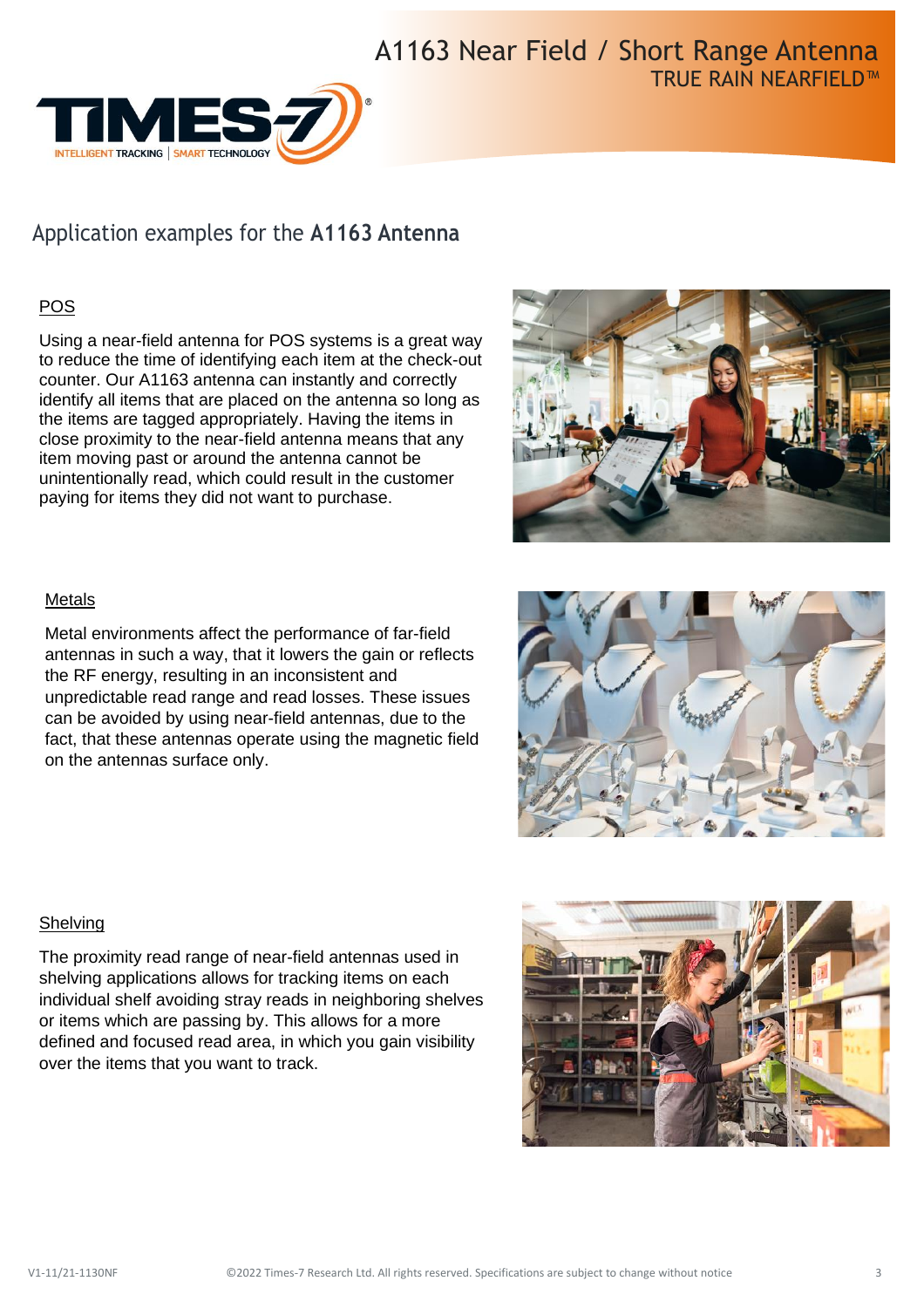

## Mounting Information

The A1163 *True*-NearField™ antenna can be flush mounted on flat surfaces using mounting screws or VESA mounted using the mounting plates designed for the NearField™ Antenna Series. Each antenna provides mounting holes, which are only visible on the rear side of the antenna.

These holes can be drilled through without damaging the product or interfering with the performance. For further assistance please go to our [mounting guide.](https://times-7.com/T7%20Mounting%20Instruction%20Guide%20Flat%20Radome%20and%20Pictureframe%20Antennas%20v2.pdf)

If drilling through the surface of the antenna is not an option, each antenna is provided with a selfadhesive rubber feet kit. These can be attached over the integrated mounting holes to stop the antenna from slipping.



Integrated Mounting Holes



Self-Adhesive Rubber Feet

## Installation Instructions

- Ensure that only finger tightness is used for the SMA connector. Use of tools to tighten the connector will apply excessive force and will damage the connector.
- Avoid any load or bending force from the cable on the connector.

Order Information

| <b>Antenna Product Code</b> | <b>Band</b>      | <b>Part No Black</b> | <b>Part No White</b> |
|-----------------------------|------------------|----------------------|----------------------|
| A1163                       | ETSI 865-867 MHz | 72031                | 72033                |
| A1163                       | FCC 902-928 MHz  | 72032                | 72034                |

### *When ordering A1163 NF antenna please quote the product code, band & part no.*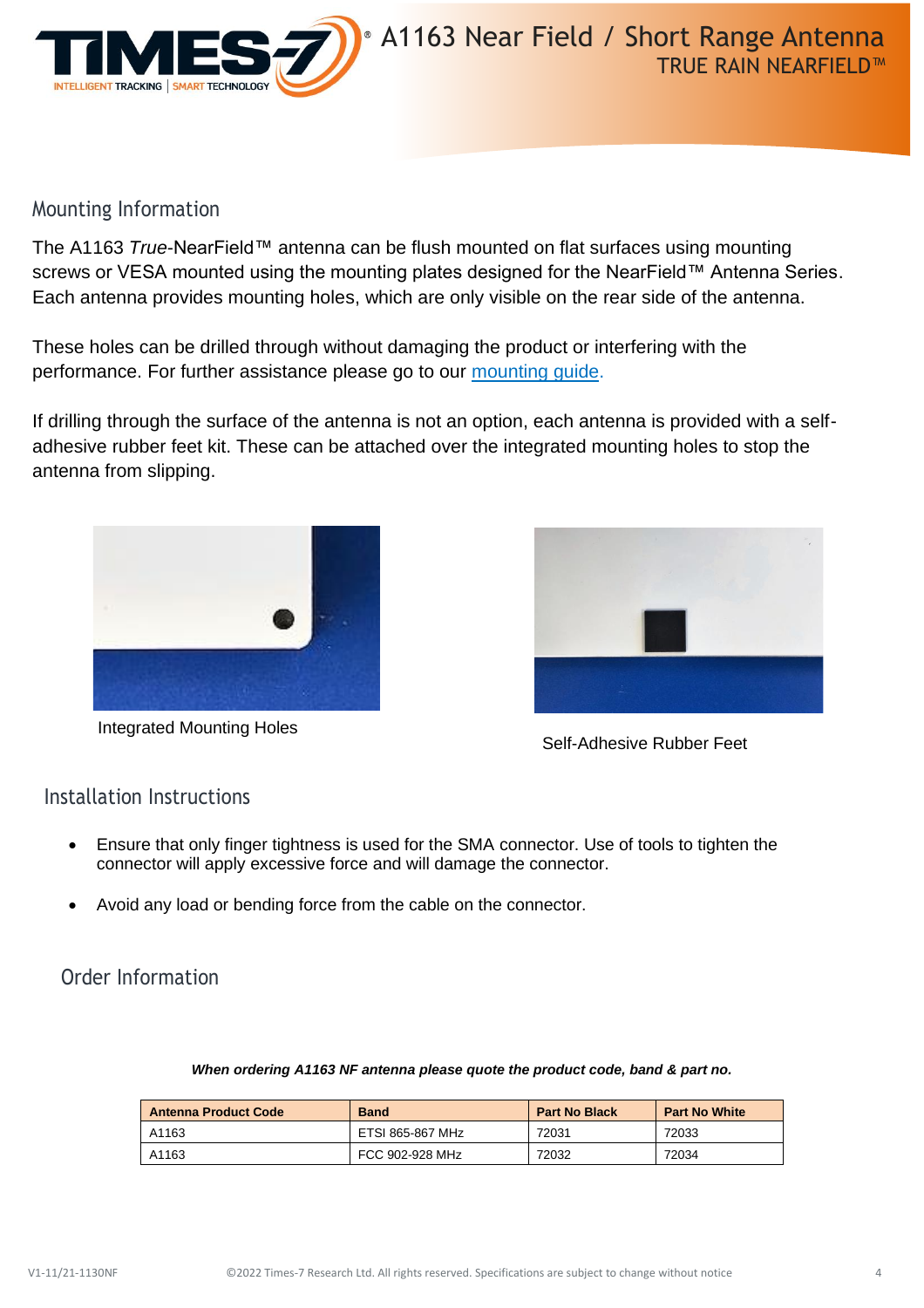

#### *When ordering cable accessories please quote the product code, cable type, & part no.*

| <b>Antenna Product Code</b> | <b>Band / Model</b>     | <b>Part No. Black</b> | <b>Part No. White</b> |
|-----------------------------|-------------------------|-----------------------|-----------------------|
| A1115                       | ETSI 865-867 MHz        | 72027                 | 72029                 |
| A1115                       | FCC 902-928 MHz         | 72028                 | 72030                 |
| A1130                       | <b>ETSI 865-867 MHz</b> | 72022                 | 72025                 |
| A1130                       | FCC 902-928 MHz         | 72023                 | 72026                 |

| <b>Cable Accessories Product Code</b> | <b>Cable Type</b>  | <b>Part No. Black</b> | <b>Part No. White</b> |
|---------------------------------------|--------------------|-----------------------|-----------------------|
| Cable 2 m, SMA to RPTNC               | T7 195 / 240 / 400 | 71436 / 71782 / 72042 | N/A                   |
| Cable 4 m. SMA to RPTNC               | 240 / 400<br>Τ7    | 71784 / 72043         | N/A                   |
| Cable 6 m, SMA to RPTNC               | T7 240 / 400       | 71904 / 72044         | N/A                   |
| Cable 8 m, SMA to RPTNC               | 240 / 400          | 71788 / 72045         | N/A                   |

View the Times-7 Cable Accessory datashee[t here.](https://www.times-7.com/Cable%20Datasheet_v1.1_A4.pdf)

For additional information such as RoHS, CE, REACH or CAD models please contact us at [sales@times-7.com.](mailto:sales@times-7.com)

The technical data contained in this publication is not a guarantee for which Times-7 Research Ltd assumes legal accountability. It is indicative of typical performance, and if required should be relied on for specific applications only after due verification.

All technical data, specifications and other information contained herein are deemed to be the proprietary intellectual property of Times-7 Research Ltd. No reproduction, copy or use thereof may be made without the express written consent of Times-7 Research Ltd.

Times-7, and the stylized T-7 Antennas logo are trademarks or registered trademarks of Times-7 Research Ltd. All other trademarks are the property of their respective owners. ©2022 Times-7 Research Ltd. All rights reserved. Specifications are subject to change without notice. Datasheet V1-09/21-5020MR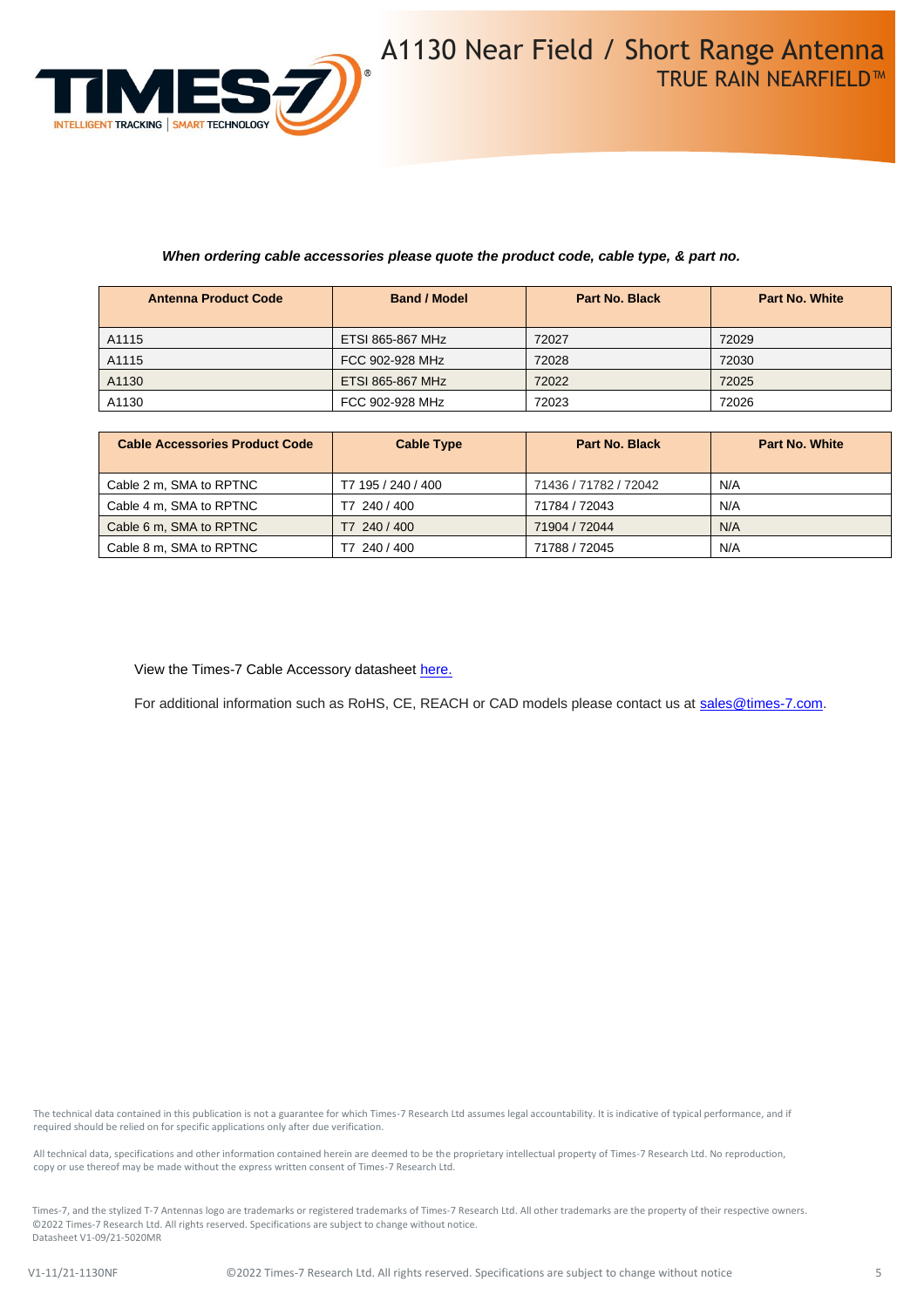#### **Mechanical Drawing for the A1163 Near Field Antenna**